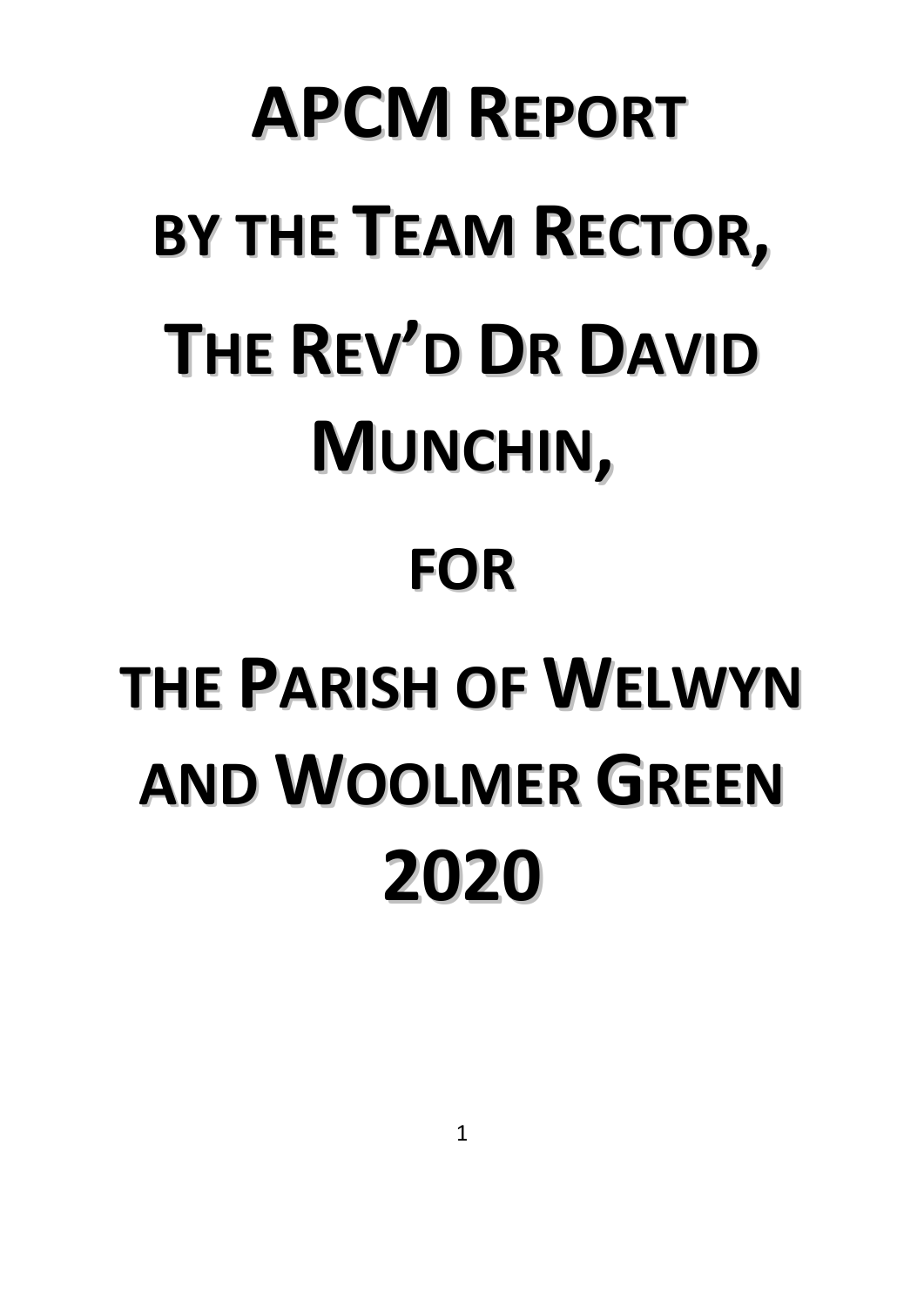Happy birthday to Sue Keach!!

To state the obvious: this is a most unusual address at a most unusual APCM. We meet with no pre-meeting Eucharist, half time puddings or post prandial presentation. We meet six months later than would normally be legal because of the coronavirus pandemic. Some of us meet in person, others on zoom.

And perhaps most of all it is odd, because this meeting is designed to look back retrospectively at 2019, a year which now seems a long way away, and after all that has happened, an even more distant memory. It is perhaps easier to do with hard facts like accounts and reports, but in an address it is difficult to avoid the shadow which coronavirus has cast over events since the end of 2019. On December 31<sup>st</sup> I think few of us would have imagined what lay ahead. Indeed when I looked back on my electronic diary to construct this address it had already automatically deleted the first half of the year.

So my reflections on 2019 will be rather shorter than usual, and then I will say a little about COVID19 and then a little about the future.

2019 begun with me just fresh back from sabbatical and a year which included another sabbatical within the team ministry, with Susannah off from May to July. Susannah made poetry the focus of her sabbatical and just before lockdown, we had a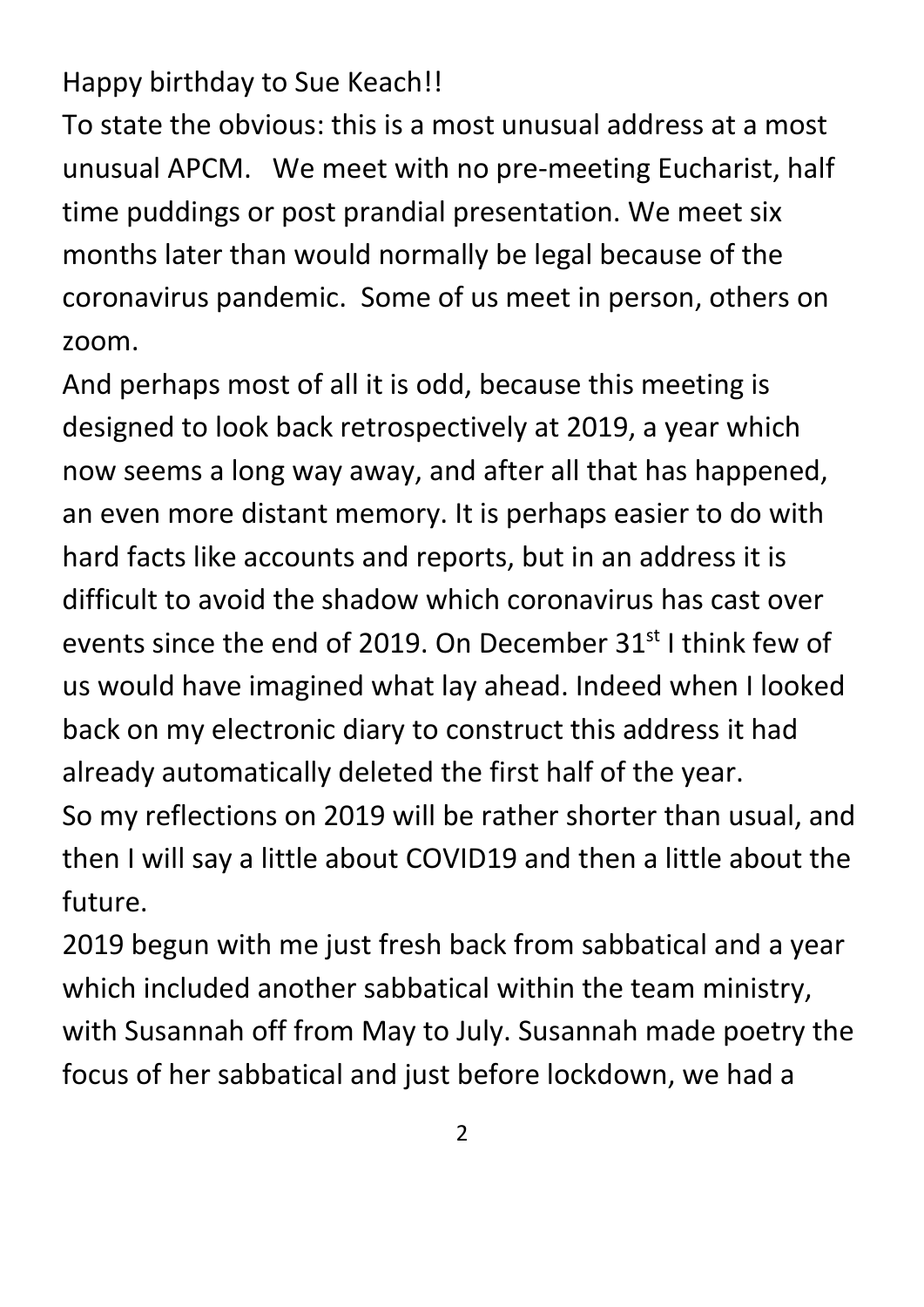wonderful study day led by her – Dante for Dummies – for once we didn't mind being classified as dummies.

Previous to that we had a good Holy Week with an old friend of mine, Brian Cunningham the Chaplain from Oundle school, leading us through Maundy Thursday, Good Friday and Easter Day.

We had a successful holiday club and series of summer evensongs all sadly missing from this year. We looked at our Mission Action Planning, though as some of you were kind enough to point out the goals reached were not perhaps terribly stretching or exciting. We did however make strides towards looking at how we might be more eco-friendly as a church, engaging with the auditing process offered by Ecochurch. That is something that will be important to return to when we emerge from coronavirus – in one of my recorded addresses I reflected that with slightly too many things being delivered sterile and pre-packaged as a result of COVDI19 restrictions. we may find that the impact on our environment with things like single use plastics and disposable PPE equipment will in the long term be as severe as COVID itself. We also had a pantomime.

In the middle of the year Kirsty Wainwright moved with her family to St Albans to be ordained as a deacon and to serve as a curate in the parish of St Stephen with St Julian in St Albans. It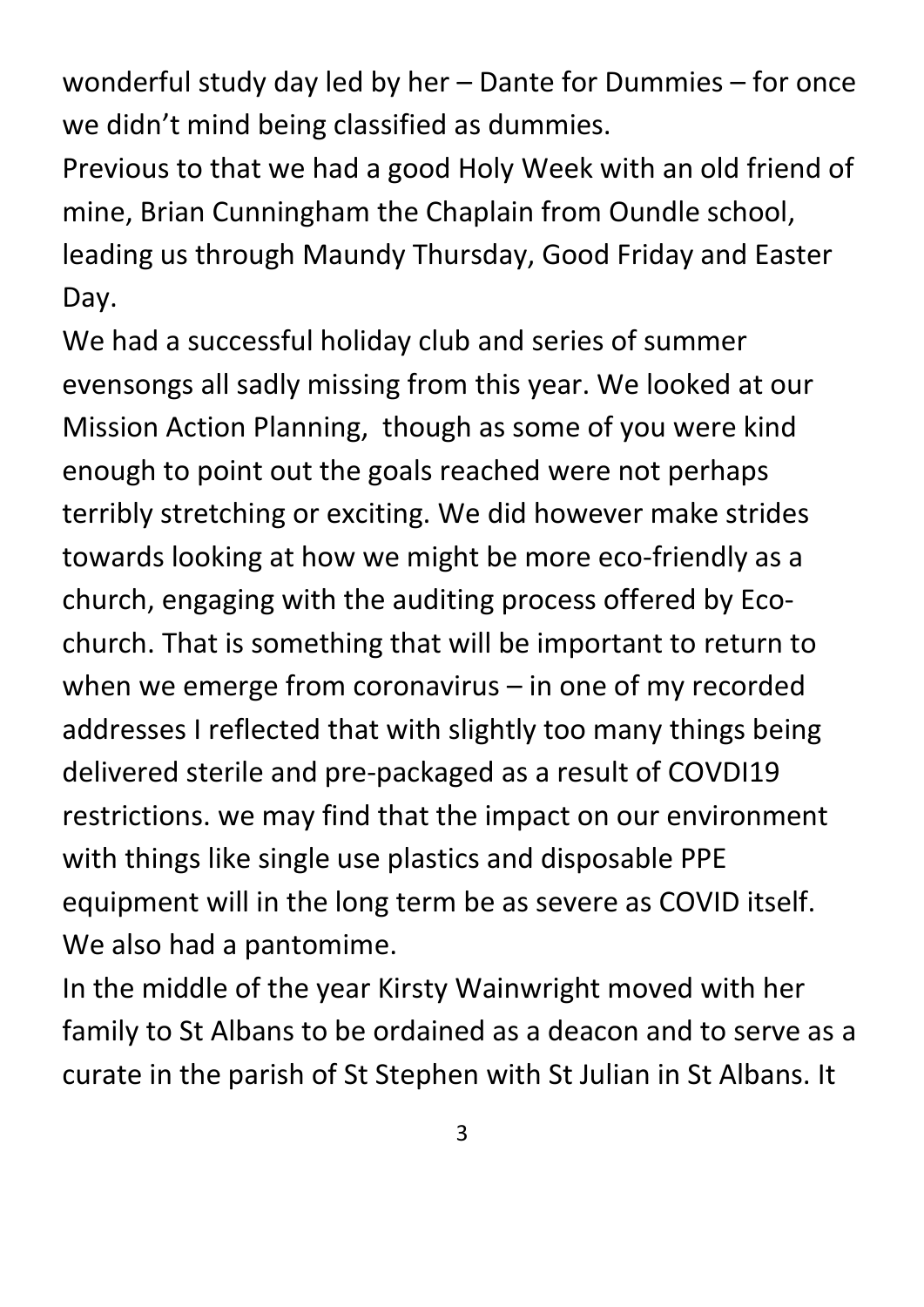was sad to see her and the family go, but as we might expect she has been a great boon for that parish. Sadly her ordination to the priesthood was delayed from late June to a couple of weeks ago, and like all ordinations this year was not quite the grand event which it usually is – again due to the COVID restrictions. Nonetheless it is a cause for rejoicing that we have fostered that vocation to the priesthood here in Welwyn, as we have also fostered the vocation of Kathryn Alford. Kathryn was a year behind Kirsty in her training, but was ordained as a deacon to serve in the Hatfield Team Ministry – again delayed from June to a couple of weeks ago, and again on a much diminished scale. However still a cause for rejoicing. It is therefore also true that there has been a slight loss of personnel in the recent past with Dominic our curate moving on to pastures new. Again there was a certain delay between Dominic being appointed – the last interview in the Diocese before lockdown – and the licensing of him last week as the priest in charge of Ampthill in Bedfordshire. Again not quite the joyful occasion which one expects but very good to see him, after a good curacy here, take on a role of greater responsibility, and again a source of pride that we have played a part in his formation. We, and particularly those at St Michael's will miss him. There is as yet no news of if and when we might have another curate in his place. However in the past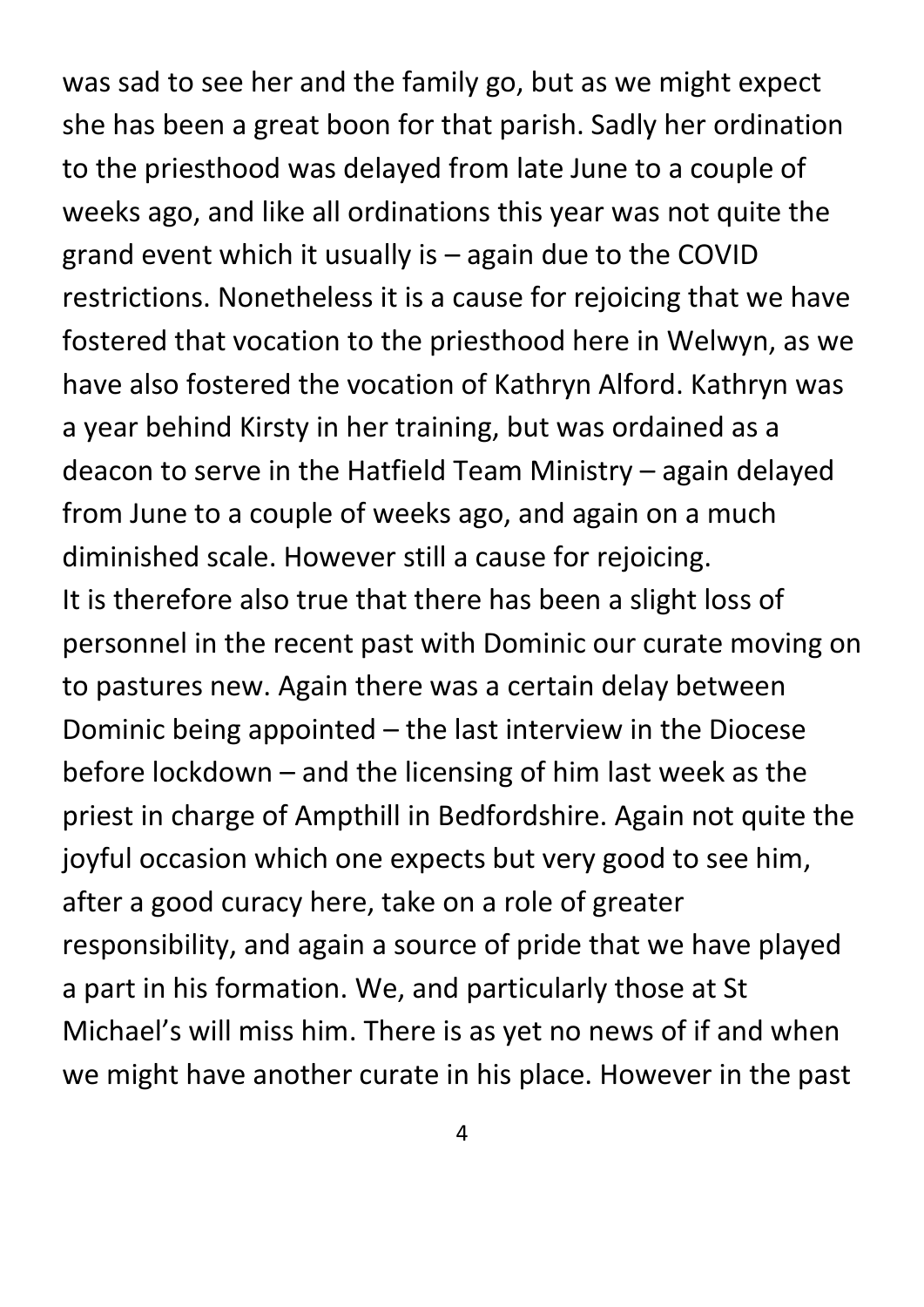few months Philip Waller has been seconded to full time Diocesan DDO work, meaning that his half time role as Team Vicar based in Codicote has been covered by Liz Lavelle. Many of you will remember Liz as a ministry student here, and she has just finished her time as curate at St Francis in Welwyn Garden City. Liz is now looking for a permanent stipendiary role, but we are delighted that in the meantime the Bishop of Hertford has agreed to license her to the Welwyn Team Ministry on a self-supporting basis.

But more than Dominic, we will miss Daniel who has done a wonderful job in the essential post of PCC secretary, and it is great that he can be here today so that we can thank him in person, before he hands that task over. My particular thanks to him for getting the booklet and paperwork together for this meeting so late in the year.

As we then think of officers changing we must say many thanks to Don Bell in his role of Treasurer, which he now relinquishes and passes on to Maggie Varco. It is in some ways the most detailed and involved task of all the church officers, and Don has done it well – we will miss his enigmatic PCC reports. We also say an enormous and heartfelt thank you to Stuart Carr for all the work he has done on the fabric at Welwyn, and now has passed that on to another Stewart – Stewart Jenkins. The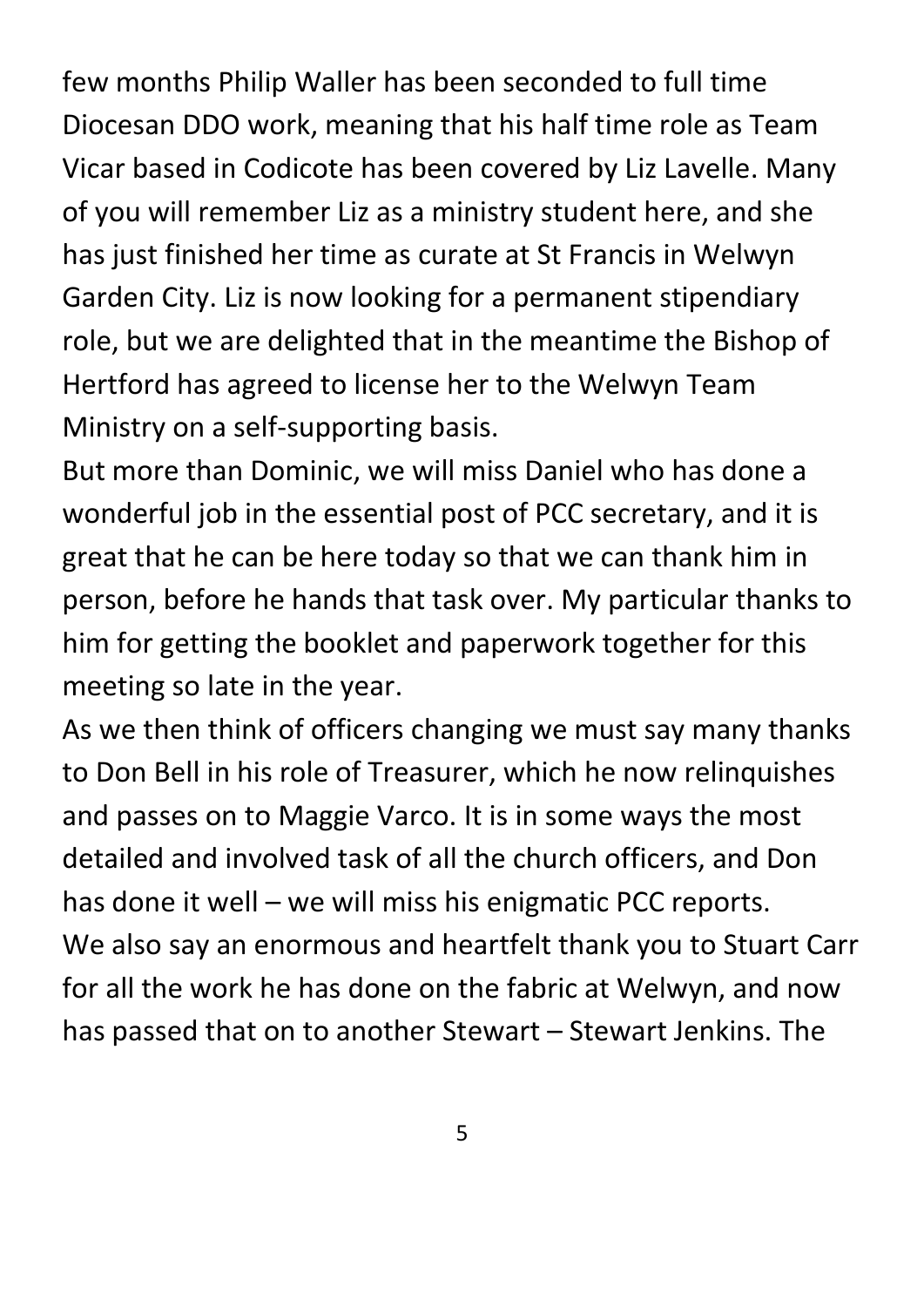number of Stewarts around, of various spellings, being enough for a small royal dynasty.

So then to the present situation. Lent started normally, fairly well even. We had a pancake race, we had Ash Wednesday, we started a rather good Lent course based around the Archbishop of Canterbury's Lent book, 'Saying yes to life' by Ruth Valerio, which was concerned with environmental issues. But by Mothering Sunday our churches were closed for worship and very soon afterwards closed altogether, with not even the clergy allowed to enter them. Suddenly a lot of our and my usual work and activity disappeared – particularly pastorally, as one could not, and still in most cases can not, visit anyone in hospital, care homes or private houses. Many people were and are shielding. Our schools initially shut for nearly a term, before limited opening at the end of the school year. They are open now but in very different and sometimes rather difficult circumstances and I do ask that you continue to hold them all in your prayers. The staff led by Mary and Jan have been incredible in the amount of work and careful preparation they have done for children during this difficult and crucial period. At the same time as things shut down we had to learn to do other things quite quickly. We livestreamed services from the beginning and continue to do so. We thank Nikki Lewis for her help with that, particularly in the hijacking of her YouTube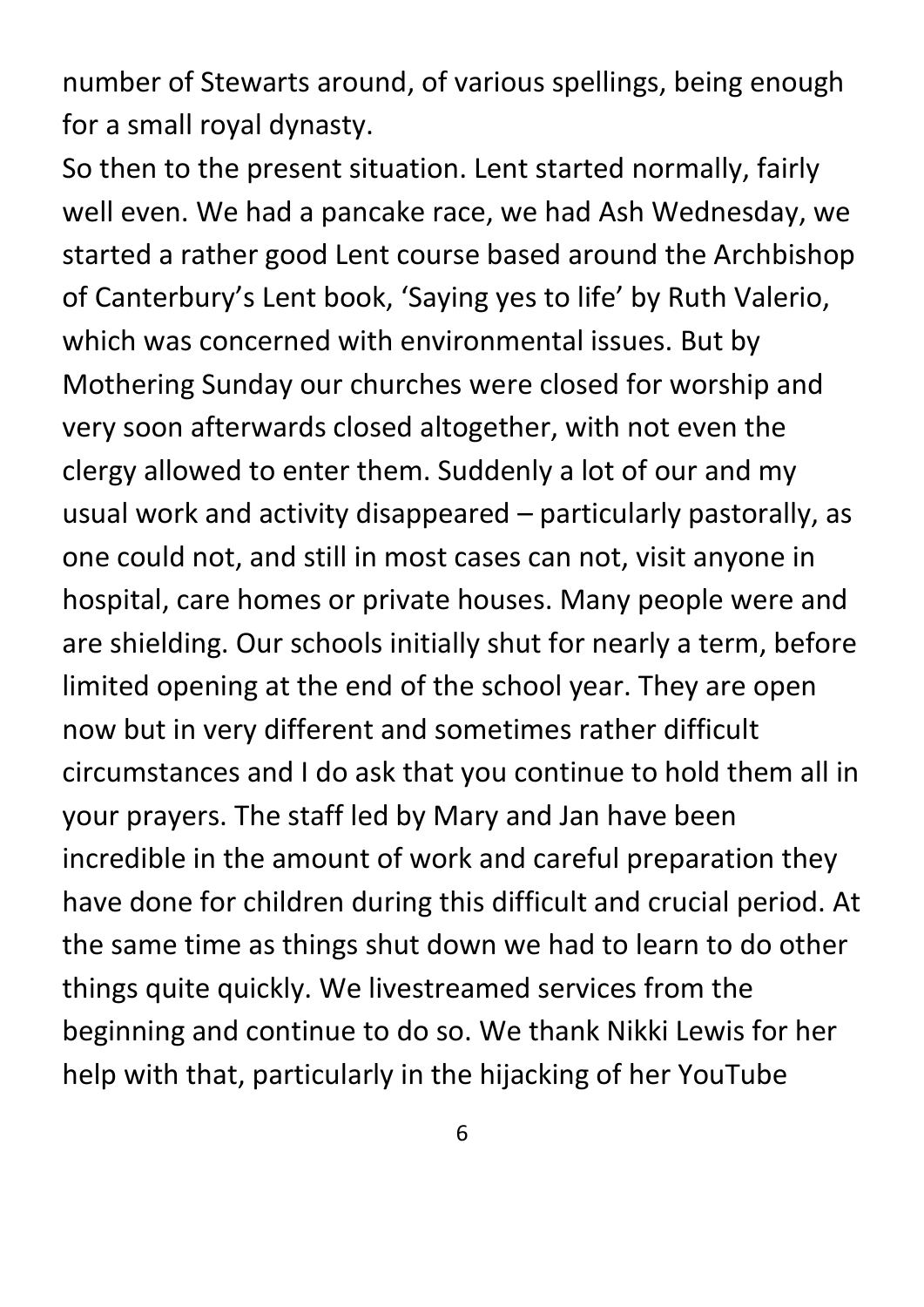channel. We had zoom meetings and events. We set up round robin emails to keep people in touch with all we were doing, and set up calling circles amongst the congregation. Of course relatively little of this was organised – often it was simply a case of friends and neighbours helping out and lending a hand, as was replicated millions of times across the country. My reflection on technology is that it is amazing what it can do, and goodness knows how much worse things would have been without it – I think particularly of the Christian Aid week zoom quiz, which was brilliantly organised, raised a lot of money for that worthy cause, and I hope was enjoyed by all who took part. However I think we should also acknowledge what technology cannot do, and how much people have missed and continue to miss what we might call real and normal interaction. It is not easy, and often one hears of people finding zoom meetings exhausting and frustrating. My hope is that when we return to something like normality we will have learnt to use technology better, but as a tool, using the right tool for the right job, and also learning were it simply falls short. We also need to admit that we, or rather I made mistakes in the roll out of responses to COVID19. However overall I think, although we cannot be complacent, our response has generally been excellent. People have been kept in touch with, we got into livestreaming very quickly, and as soon as we were able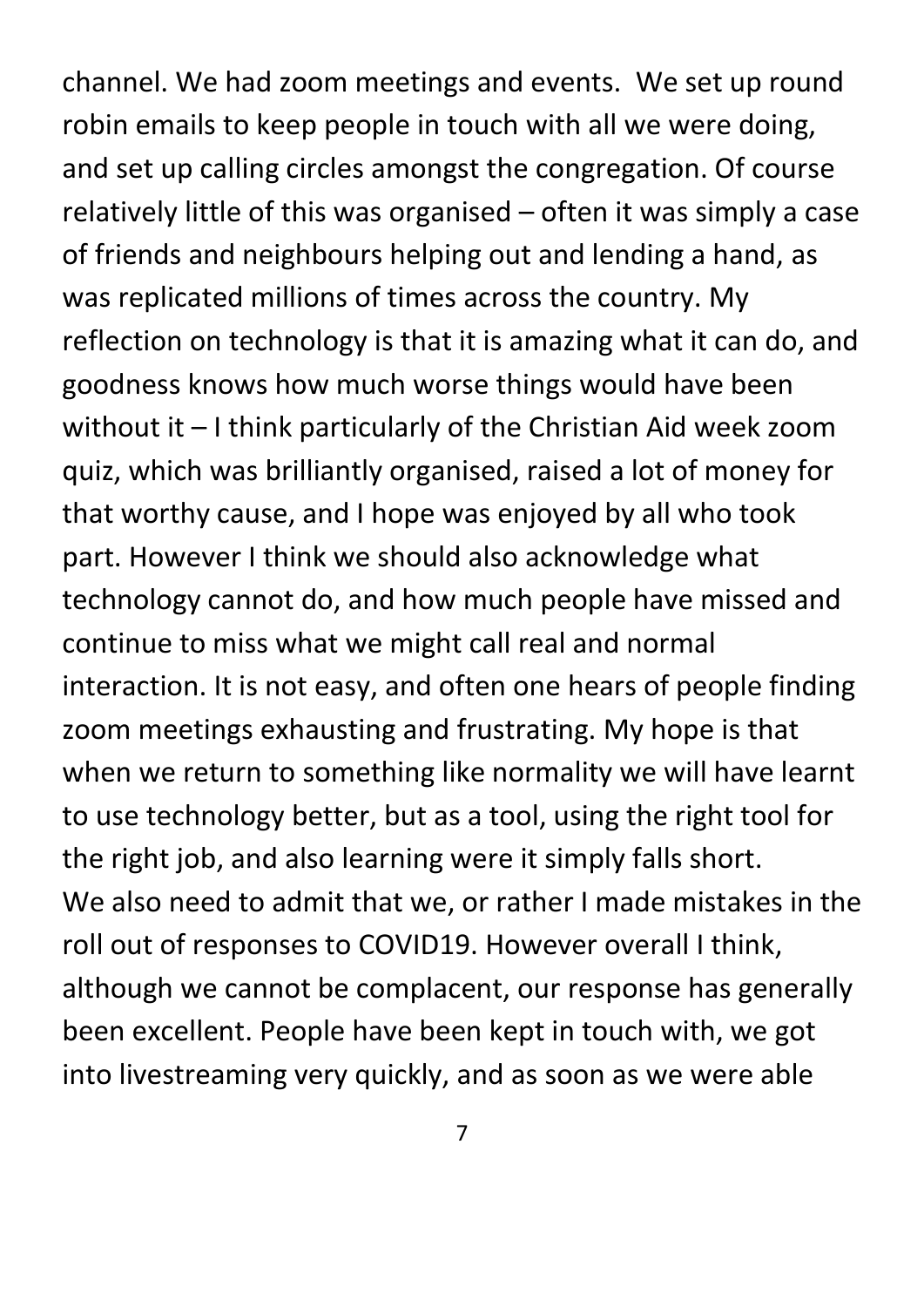more or less all regular worship resumed around the team. We've seen some very creative responses like the brief but thought provoking conversations topics on Facebook which have been a feature of the past few months. The magazine both virtual and now in print again has been a tremendous asset and resource for the village – many thanks to the team for all they do on that. Thank you to all who have helped with this. Particularly to Su Blanch, and Kathryn Alford before she moved to Hatfield. Also thanks to Peter Brattle for helping with the health and safety aspects of opening the church, particularly since July. However a special thank you must go to Jane Carr whose twice weekly bulletins have been the main stay of our efforts – they have been truly game changing for many people. Of course many challenges lie ahead as we will have several months of this yet. Part of the difficulty has been that things have changed rather quickly, and as we know from this week, may continue to do so. As someone who likes to plan ahead I know that this has not always been possible and that has been frustrating. Or we have planned things – and seen them come to nothing because the situation has changed. So Remembrance Sunday at this point we have a plan – which without any parading is a socially distanced outside service at the war memorial as usual. However we have abandoned the parade service in church as with the numbers attending there is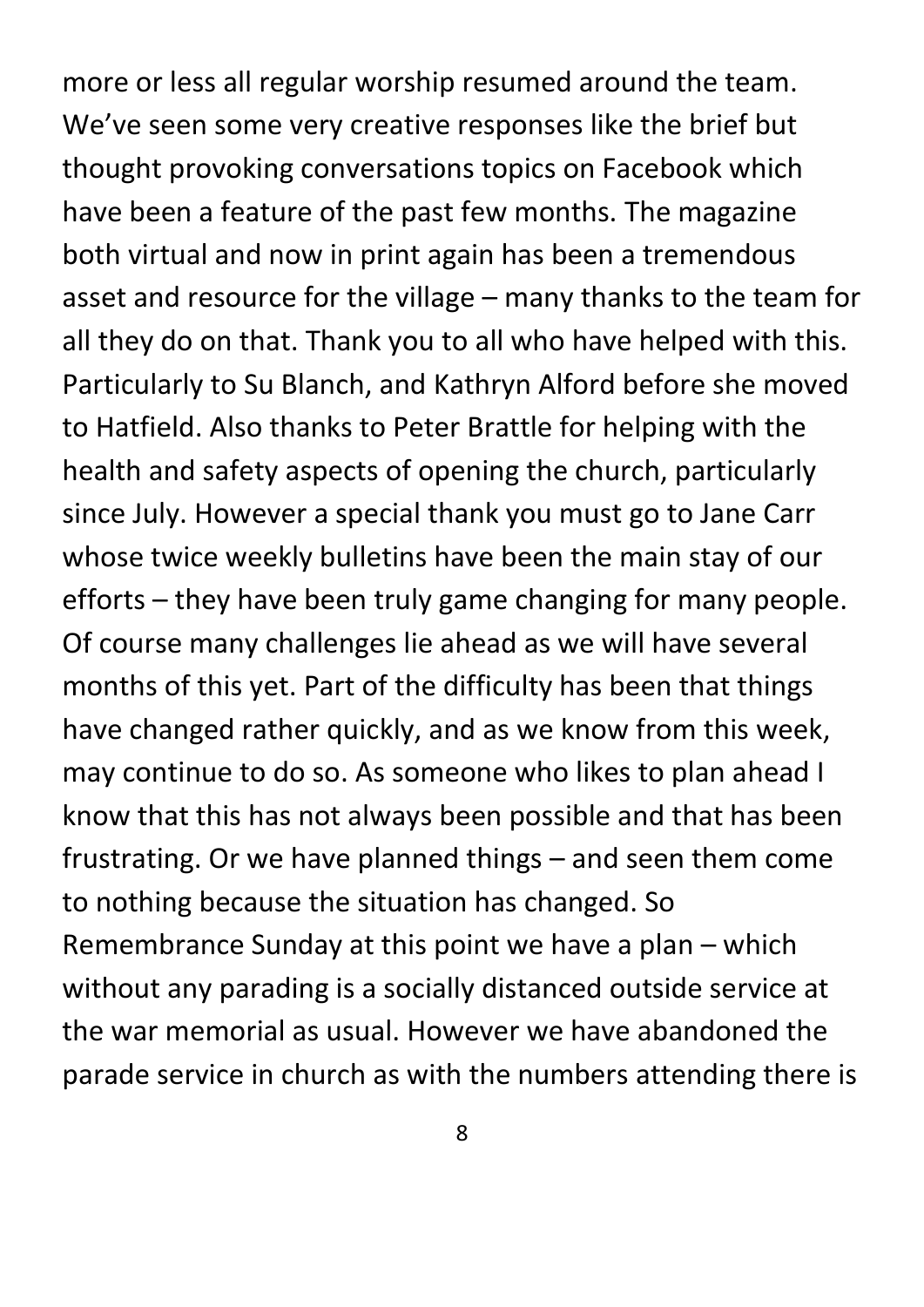no way we can make this safe. You will ask about Christmas, and you might well do so. I think at this stage what I can say is that it will be different. Some services will be more or less as normal, or at least as the new normal, some will be very different, or virtual or a mix of virtual and real, or ticketed, or indeed some things may just not happen.

When we emerge from COVID19 we will have to reckon with emerging from probably the biggest threat to our national and economic life since the second world war. Some people will not have the jobs that they had. Some, perhaps many businesses will no longer exist. There will be significant hardship. The church will of course not be immune. Nationally churches will close and posts will be axed, and that includes this Diocese. Indeed some Diocese will struggle to continue in anything like their present form. In that sense we are all in it together. If we are honest there were some strained relationships in our church community in 2019, and that may continue when we emerge from the present crisis. Some people frankly will have felt or indeed been left behind or forgotten. Some people's mental health will have suffered. People will have died during the crisis. Our finances whilst robust at the moment, may well take a long term hit, meaning that we have to reassess our resources and aims. At the same time as resources dwindle locally and nationally, that situation perversely will of course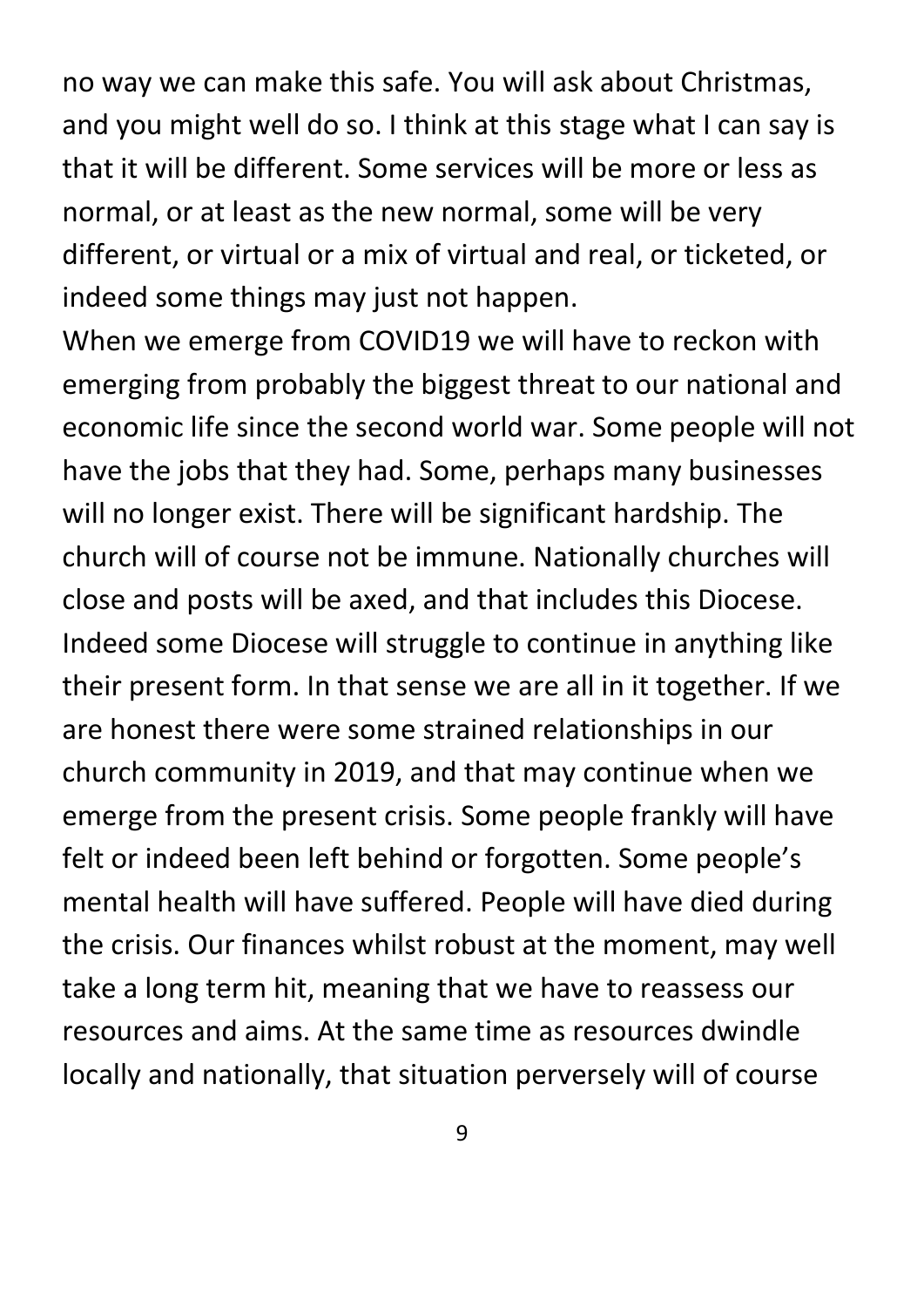mean that human need is greater than ever, and therefore the need for the church and its ministry correspondingly so. And please do think carefully and prayerfully about that. There are several high cost fabric projects which are on going – the parkay flooring has just finished being relaid, and our gas boiler will be replaced, which is a very substantial investment. The word crisis as I am fond of reminding people is however, simply the Latin word for cross. To be in crisis is to stand at the foot of the cross. It forces us to be there with Jesus. Crosses, like crossroads, point in several directions – to some extent different outcomes, both positive and negative, different directions are possible from the cross. Jesus on the cross confronts us with an existential decision – to live for God and one another, or to live for ourselves. As we will eventually pass through this cross, this crisis, things will change, but not everything is beyond our control – we have choices, we have decisions, we can emerge from this in various different ways, and quite a lot of it frankly is up to us.

I hope you'll understand that I keep thanks brief and representative. It's better to leave lots of people out and hurt everyone's feelings equally, than make ghastly omissions. Our thanks to all our musicians in this most frustrating of years, particularly to Penny and Linden. Our thanks to Tina in the